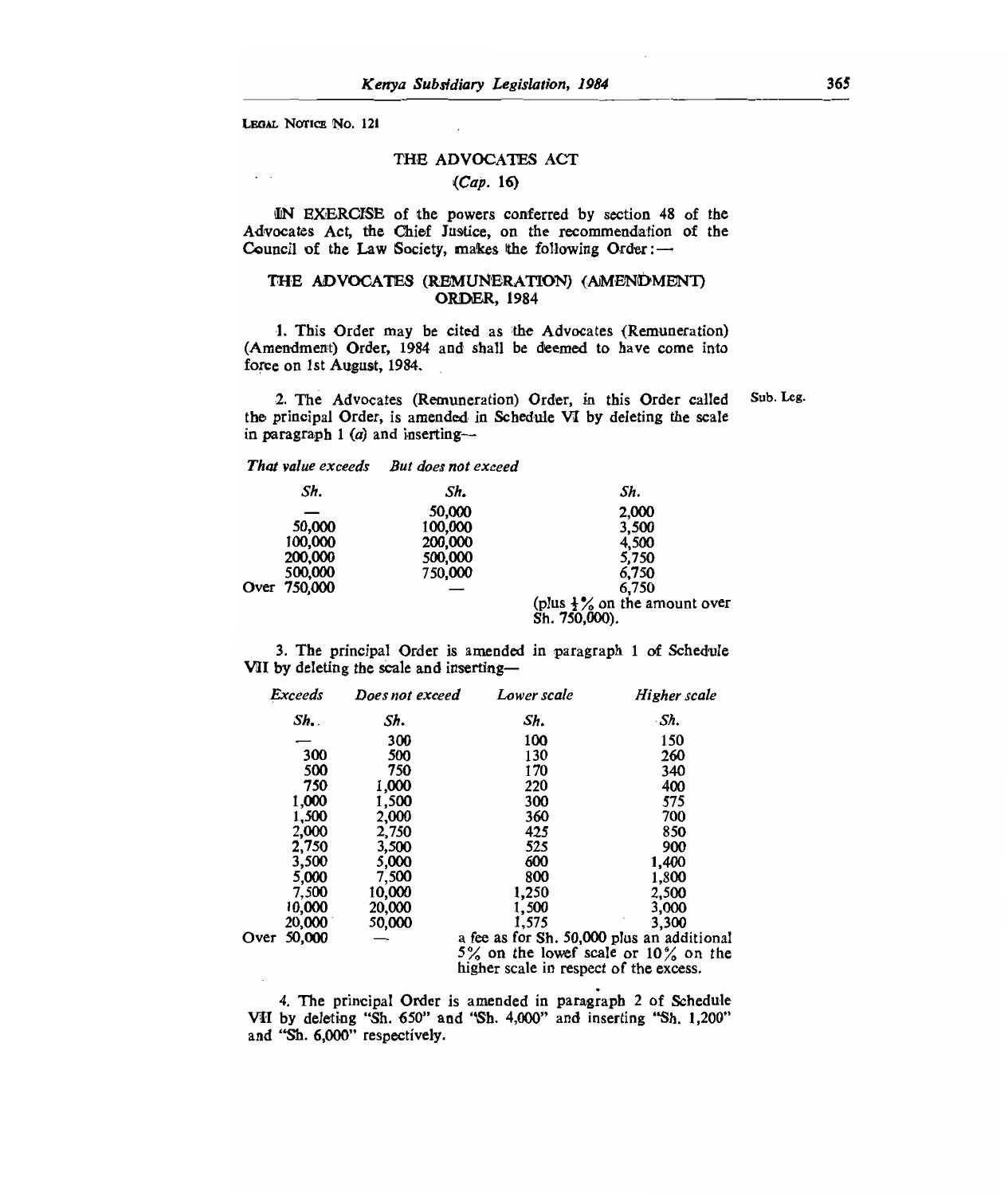5. The principal Order is amended by deleting Schedules VIII and IX and inserting the new Schedules VIII and IX annexed hereto.

6. The principal Order is amended in Schedule X by deleting "instruction" in paragraph (a) of Part B.

7. Where this Order is applied to work commenced before, but completed after 1st August, 1984, those parts thereof which were completed before 1st August, 1984, shall be charged for as if this Order had not been made, but in computing the instruction fee the taxing officer may apportion the charge between the instruction fee chargeable before 1st August, 1984, and thereafter.

### SCHEDULE VIII

COSTS OF PROCEEDINGS IN TRIBUNALS UNDER THE LANDLORD AND TENANT (SHOPS, HOTELS AND CATERING ESTABLISHMENTS) ACT

### A—PARTY AND PARTY COSTS

1. When an Order has been made for payment of costs by either party and an advocate has been employed, those costs, in addition to the Tribunal fees, may be allowed to the successful party under paragraphs 6 and 7.

2. Costs exceeding the scale in this Schedule may be allowed for special grounds arising out of the nature and importance or the difficulty or the urgency of the case.

3. Except for good reason, to be recorded, costs shall be awarded to the party who substantially succeeds upon the reference or other proceeding.

4. The value of the subject matter shall be determined as follows—

- $(a)$  in a case where the amount of the annual rent is disputed, the difference between the amount proposed by the landlord and the amount offered by the tenant; or
- (b) in a case where possession is claimed, one year's rent or one year's mesne profits, plus the amount of any arrears of rent or mesne profits awarded, which total shall be determined by the Tribunal; or
- (c) in a case concerning authority to carry out repairs, the amount claimed or awarded as the cost of the repairs, whichever is less; or
- (d) in proceedings under section 13 of the Landlord and Tenant (Shops, Hotels and Catering Establishments) Act, the amount of compensation awarded; or where no compensation is awarded, the amount of compensation claimed.

5. The "Lower Scale" in paragraph 6 shall be applied where the matter is disposed of *ex-parte,* by consent or by a decision on a preliminary question of law not dependent on fact and the "Higher Scale" shall be applied in all other cases.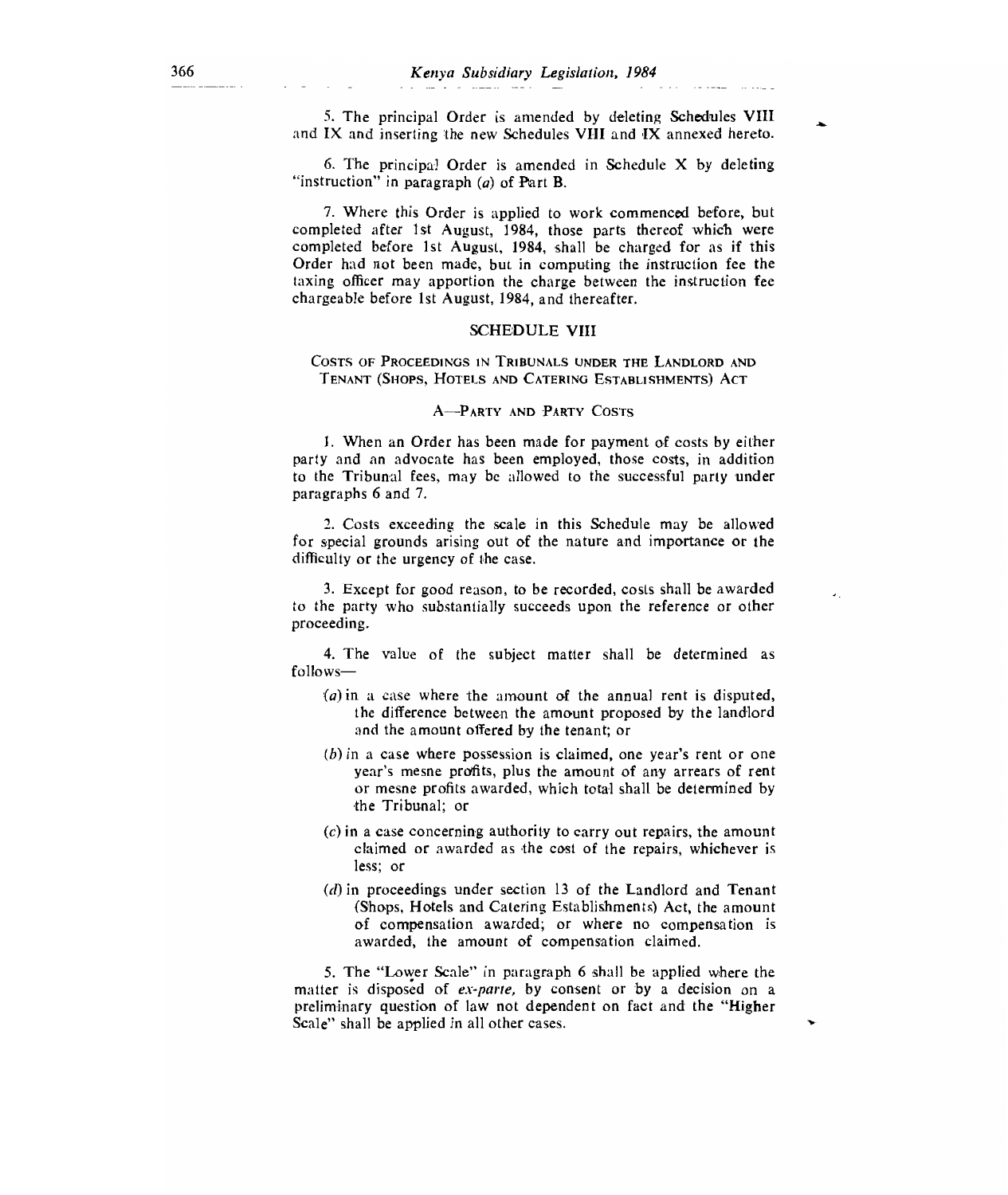6. (1) The instruction fee, which shall include taking instruction drawing or perusing pleadings or similar documents, engrossing ar filing the same, may be computed in accordance with subparagraph (2).

(2) (a) Where the value of the subject matter-

| Exceeds        | But does not exceed                                                                                                                                                                                                                                                    | Lower scale                                                                                   | Higher scale                                 |     |  |
|----------------|------------------------------------------------------------------------------------------------------------------------------------------------------------------------------------------------------------------------------------------------------------------------|-----------------------------------------------------------------------------------------------|----------------------------------------------|-----|--|
| Sh.            | Sh.                                                                                                                                                                                                                                                                    | Sh.                                                                                           | Sh.                                          |     |  |
|                | 300                                                                                                                                                                                                                                                                    | 60                                                                                            | 100                                          |     |  |
| 300            | 500                                                                                                                                                                                                                                                                    | 130                                                                                           | 160                                          |     |  |
| 500            | 900                                                                                                                                                                                                                                                                    | 130                                                                                           | 260                                          |     |  |
| 900            | 1,200                                                                                                                                                                                                                                                                  | 175                                                                                           | 340                                          |     |  |
| 1,200          | 1,880                                                                                                                                                                                                                                                                  | 225                                                                                           | 420                                          |     |  |
| 1,800          | 2,400                                                                                                                                                                                                                                                                  | 300                                                                                           | 600                                          |     |  |
| 2.400          | 3,000                                                                                                                                                                                                                                                                  | 375<br>400                                                                                    | 750<br>850                                   |     |  |
| 3,000<br>3,600 | 3,600<br>4,200                                                                                                                                                                                                                                                         | 475                                                                                           | 1,000                                        |     |  |
| 4,200          | 4,800                                                                                                                                                                                                                                                                  | 530                                                                                           | 1,600                                        |     |  |
| 4,800          | 6,000                                                                                                                                                                                                                                                                  | 900                                                                                           | 2,000                                        |     |  |
| 6,000          | 9,000                                                                                                                                                                                                                                                                  | 1.100                                                                                         | 2,700                                        |     |  |
| 9,000          | 12,000                                                                                                                                                                                                                                                                 | 1,300                                                                                         | 2,900                                        |     |  |
| 12.000         | 18,000                                                                                                                                                                                                                                                                 | 1.500                                                                                         | 3.100                                        |     |  |
| 18,000         |                                                                                                                                                                                                                                                                        | a fee $\overline{a}$ as for Sh. 18,000 plus an additional $\frac{1}{2}$ per cent on the lower |                                              |     |  |
|                |                                                                                                                                                                                                                                                                        |                                                                                               |                                              |     |  |
|                |                                                                                                                                                                                                                                                                        | scale or 1 per cent on the higher                                                             |                                              |     |  |
|                |                                                                                                                                                                                                                                                                        | scale in respect of the excess.                                                               |                                              |     |  |
|                | $(b)$ On a complaint where non-pecuniary relief other than<br>possession is sought, such costs as the Tribunal in its<br>discretion awards; but not less than Sh. 500 if<br>undefended or unopposed, and if opposed, a reason-<br>able amount not exceeding Sh. 4,000. |                                                                                               |                                              |     |  |
|                | (c) On proceedings for leave to levy distress<br>one-half the fee under $(a)$ .                                                                                                                                                                                        |                                                                                               |                                              |     |  |
|                | (d) In any proceedings not otherwise provided for, such<br>fees as the Tribunal may assess but not less than<br>Sh. 500.                                                                                                                                               |                                                                                               |                                              |     |  |
|                |                                                                                                                                                                                                                                                                        |                                                                                               |                                              | Sh. |  |
|                | 7. $(a)$ On any necessary attendance on the Tribunal other                                                                                                                                                                                                             |                                                                                               |                                              |     |  |
|                | than at the hearing                                                                                                                                                                                                                                                    | $\ddot{\phantom{0}}$<br>$\ddot{\phantom{a}}$                                                  |                                              | 75  |  |
|                |                                                                                                                                                                                                                                                                        |                                                                                               |                                              |     |  |
|                | $(b)$ On any necessary attendance at the offices of the<br>Tribunal<br>$\sim$ $\sim$                                                                                                                                                                                   | $\ddot{\phantom{0}}$<br>$\ddot{\phantom{a}}$<br>$\ddot{\phantom{0}}$                          | $\ddot{\phantom{a}}$                         | 50  |  |
|                | $(c)$ Attendances at the hearing-                                                                                                                                                                                                                                      |                                                                                               |                                              |     |  |
|                |                                                                                                                                                                                                                                                                        |                                                                                               |                                              |     |  |
|                | $(i)$ after the first day.                                                                                                                                                                                                                                             | $\ddot{\phantom{0}}$                                                                          |                                              | 700 |  |
|                | (ii) for each half day or part of the day after the                                                                                                                                                                                                                    |                                                                                               |                                              |     |  |
|                | first dav<br>$\ddotsc$<br>$\cdot$ .                                                                                                                                                                                                                                    | $\ddot{\phantom{0}}$<br>$\mathbf{L}$                                                          | $\ddot{\phantom{0}}$<br>$\ddot{\phantom{a}}$ | 350 |  |
|                | (d) Where costs of adjournment of the case are awarded                                                                                                                                                                                                                 |                                                                                               |                                              | 150 |  |
| $(e)$ Service- |                                                                                                                                                                                                                                                                        |                                                                                               |                                              |     |  |
|                | $(i)$ within three kilometres of the Tribunal                                                                                                                                                                                                                          |                                                                                               |                                              | 25  |  |
|                |                                                                                                                                                                                                                                                                        |                                                                                               | $\ddot{\phantom{0}}$                         |     |  |
|                | (ii) every additional kilometre over three; such                                                                                                                                                                                                                       |                                                                                               |                                              |     |  |
|                | amount as is reasonable, not exceeding                                                                                                                                                                                                                                 |                                                                                               | per                                          |     |  |
|                | kilometre<br>$\ddot{\phantom{0}}$                                                                                                                                                                                                                                      | ν.<br>$\ddot{\phantom{0}}$<br>$\ddot{\phantom{0}}$                                            |                                              | 4   |  |
|                |                                                                                                                                                                                                                                                                        |                                                                                               |                                              |     |  |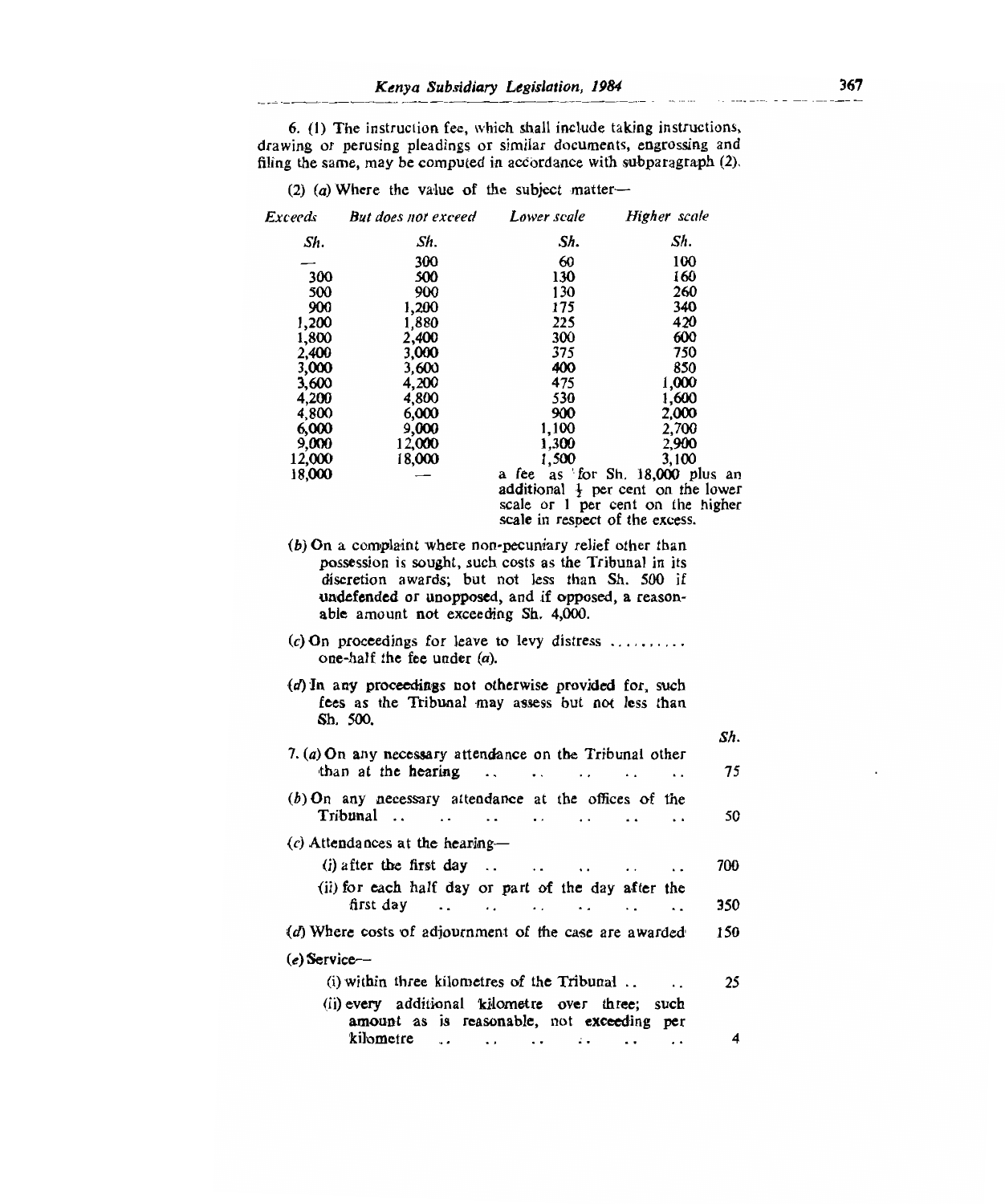|                                                              |  | 15 |  |  |
|--------------------------------------------------------------|--|----|--|--|
| (f) Drawing and filing affidavit or return of service, to    |  | 15 |  |  |
| (g) Drawing and filing any other affidavits; (for first four |  |    |  |  |
| folios)                                                      |  | 75 |  |  |
| (thereafter per folio) $\ldots$ $\ldots$ $\ldots$            |  | 10 |  |  |

### B--ADVOCATE AND CLIENT COSTS

As between advocate and client the costs shall be—

- $(a)$  the costs prescribed in A above, increased by one-third;
- (b) the costs ordered by the Tribunal, increased by one-third; or
- $(c)$  the costs agreed by the parties under paragraph 57 of this Order, increased by one-third,

as the case may be, such increase to include all proper attendances on the client and all necessary correspondence.

#### SCHEDULE IX

# COSTS OF PROCEEDINGS IN TRIBUNAL UNDER RENT RESTRICTION ACT OR ANY LEGISLATION AMENDING OR REPLACING THE SAME

### A--PARTY AND PARTY COSTS

1. When an Order has been made for payment of costs by either party and an advocate has been employed, those costs in addition to the Tribunal fees, may be allowed to the successful party under paragraphs 6 and 7.

2. Costs exceeding the scale in this Schedule may be allowed for special grounds arising out of the nature and importance or the difficulty or the urgency of the case.

3. Except for good reason, to be recorded, costs shall be awarded to the party who substantially succeeds upon the reference or other proceeding.

4. The value of the subject matter shall be determined as follows-

- (i)in a case where the amount of the annual rent is disputed, the difference between the amount proposed by the landlord and the amount offered by the tenant; or
- (ii)in a case where possession is claimed, one year's rent or one year's mesne profits, plus the amount of any arrears of rent or mesne profits awarded, which total shall be determined by the Tribunal; or
- (iii)in a case concerning authority to carry out repairs, the amount claimed or awarded as the cost of the repairs, whichever is less; or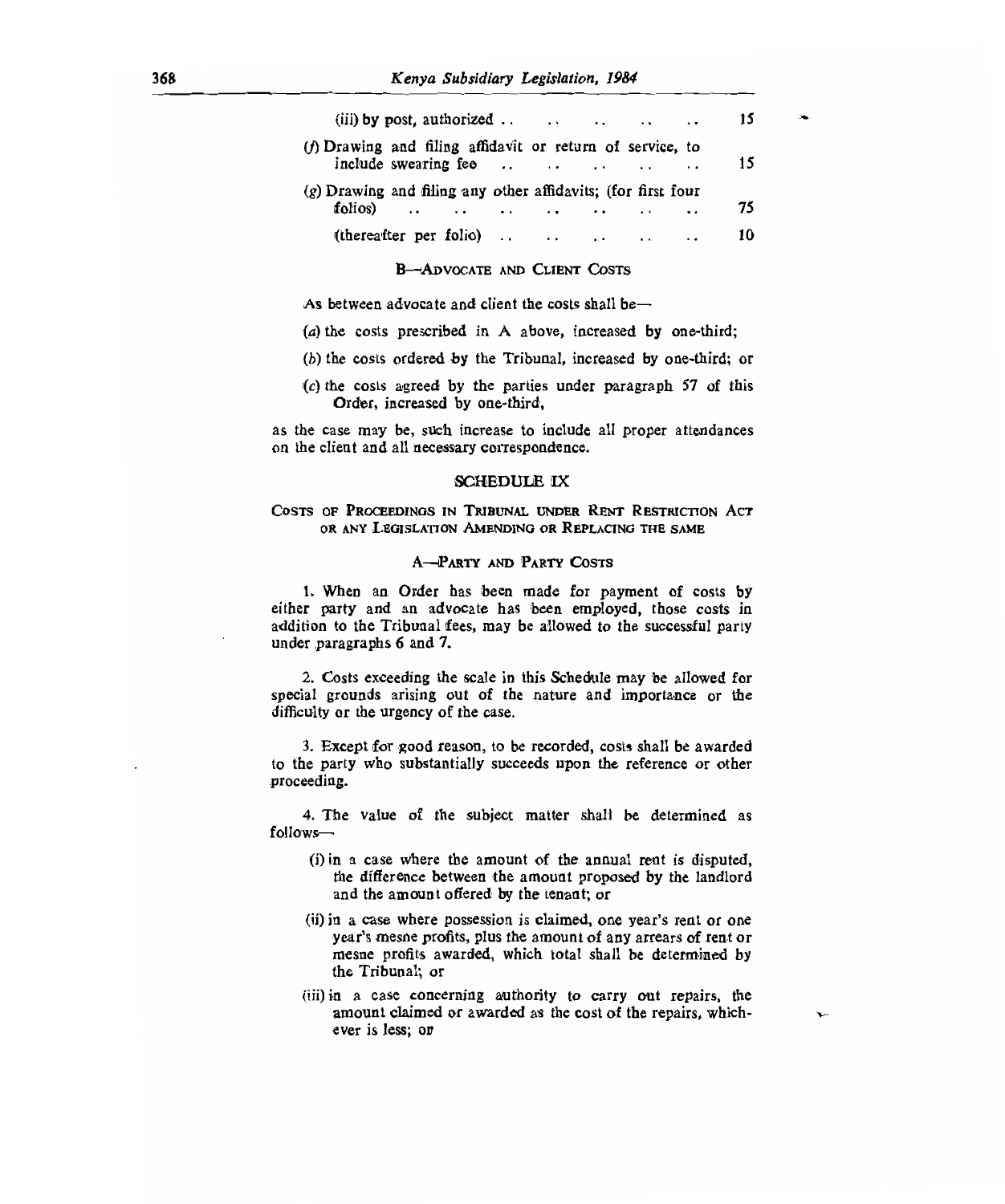(iv) in proceedings for compensation under section 15 of the Rent Restriction Act, the amount of compensation awarded; or where no compensation is awarded, the amount of compensation claimed.

5. The "Lower Scale" in paragraph 6 shall be applied where the matter is disposed of *ex-parte,* by consent or by a decision on a preliminary question of law not dependent on fact and the "Higher Scale" shall be applied in all other cases.

6. (1) The instruction fee, which shall include taking instructions. drawing or perusing pleadings or similar documents, engrossing and filing the same, may be computed in accordance with subparagraph (2).

*Exceeds Sh.*  300 *But does not exceed Sh.*  300 *Lower scale Higher scale Sh. Sh.*  100 150<br>130 260 300 500 130 260 500 750 170 340 750 1,000 220 400 1,000 1,500 300 575 1,500 2,000 360 700 2,000 2,750 425 850 2,750 3,500 525 900 3,500 5,000 600 1,200 5,000 7,500 800 1,600 7,500 10,000 1,250 2,500 10,000 15,000 1,500 3,000  $15,000$   $-$  a fee for Sh.  $15,000$  plus an additional 5 per cent on the lower scale or 10 per cent on the higher scale in respect of the excess.

- $(b)$  On a complaint where non-pecuniary relief other than possession is sought, such costs as the Tribunal in its discretion awards; but not less than Sh. 500 if undefended or unopposed, and if opposed, a reasonable amount not exceeding Sh. 4,000.
- (c)On proceedings for leave to levy distress, one-half the fee under *(a).*
- (d) In any proceedings not otherwise provided for, such fees as the Tribunal may assess but not less than Sh. 500.

| 7. (a) On any necessary attendance on the Tribunal other                                                |     |
|---------------------------------------------------------------------------------------------------------|-----|
| than at the hearing $\cdots$ $\cdots$ $\cdots$ $\cdots$                                                 | 75  |
| (b) On any necessary attendance by an advocate at the<br>offices of the Tribunal other than $(a)$ above | 50  |
| $(c)$ Attendances at the hearing-                                                                       |     |
| (i) for each half day after the first day $\ldots$                                                      | 700 |

*Sh.* 

(2) (a) Where the value of the subject matter—